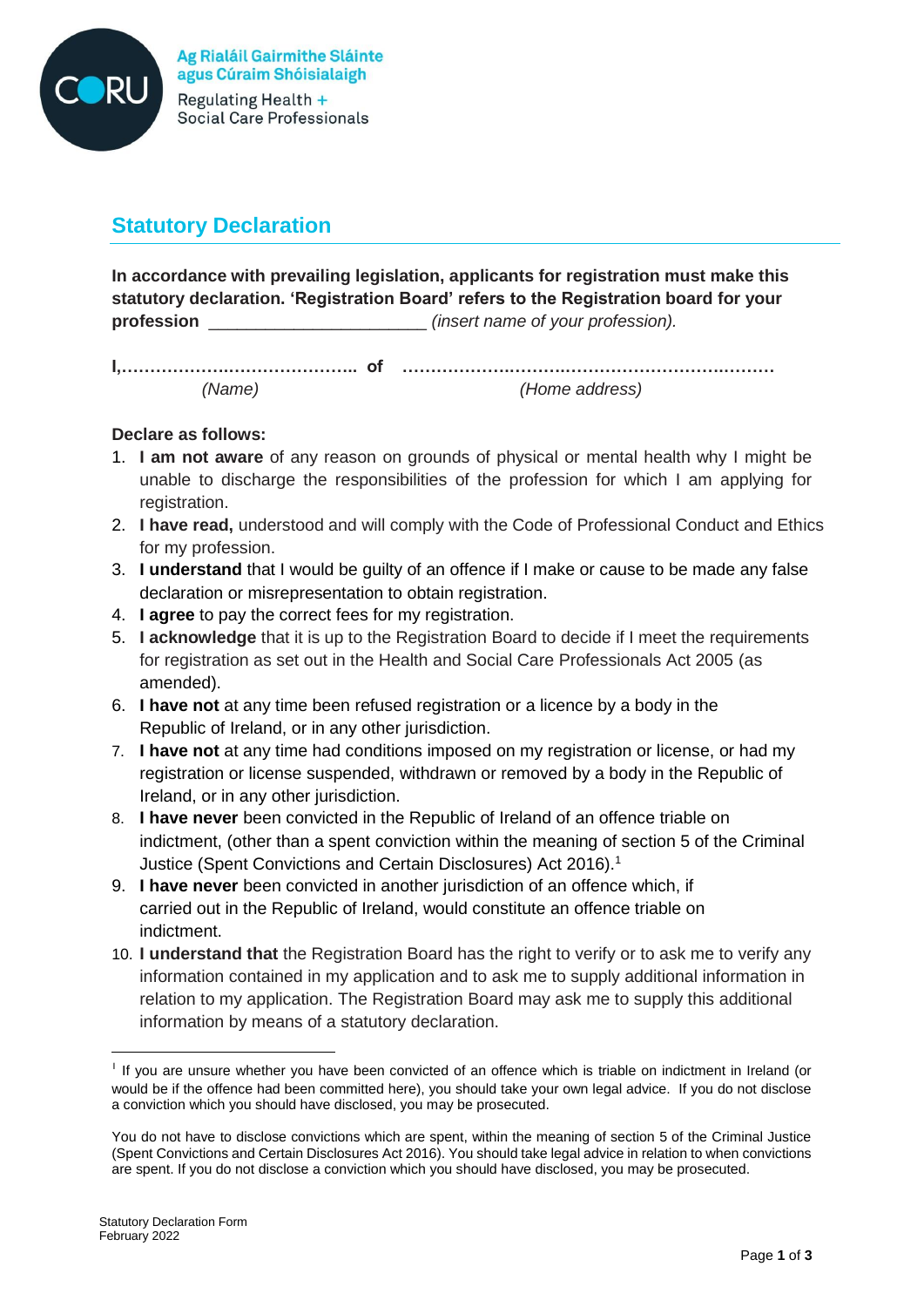

Ag Rialáil Gairmithe Sláinte agus Cúraim Shóisialaigh Regulating Health + **Social Care Professionals** 

- 11. **I agree to** Garda vetting.
- 12. **I agree** to provide a Police Clearance certificate from the Police Authority in each country where I have lived abroad for one year and one day or longer since the age of 18.
- 13. **I consent** to the Registration Board making such enquiries as it considers appropriate on receipt of Garda Vetting or Police Clearance.
- 14. **I understand** that canvassing of Council or Registration Board members, educational bodies, employers or anyone else in relation to my application is forbidden. I acknowledge that canvassing will not help my application and that the Registration Board will be told of any attempts at canvassing.
- 15. **I agree** to tell the Registration Board if my circumstances change during the course of my registration, especially if the change would have caused me to answer any of these questions differently. In particular, I agree to tell the Registration Board as soon as practicable about:
	- a. any mistakes in the Register that I know about and that relate to my registration:
	- b. any change in my name or address or contact details or any change of employer.
	- c. any granting to me by a body (other than the Registration Board) inside or outside the State, of a licence, certificate or registration relating to the practice of any profession;
	- d. any change in the status of such licence, certificate or registration (including any conditions attached to it);
	- e. anything likely to affect my right to such licence, certificate or registration (including any material matter); and
	- f. anything likely to affect my right to be registered under the Health and Social Care Professionals Act 2005 (including any material matter).
- 16. **I understand** that if a complaint is made about me I may become the subject of the complaints, inquiries and discipline provisions of the Health and Social Care Professionals Act, 2005.
- 17. **I know** of no reason why the Registration Board should not grant me registration under the Health and Social Care Professionals Act 2005.
- 18. **I have signed** this form in my handwriting. The information in this form and in the support documents that I have provided is true and accurate to the best of my knowledge and belief.